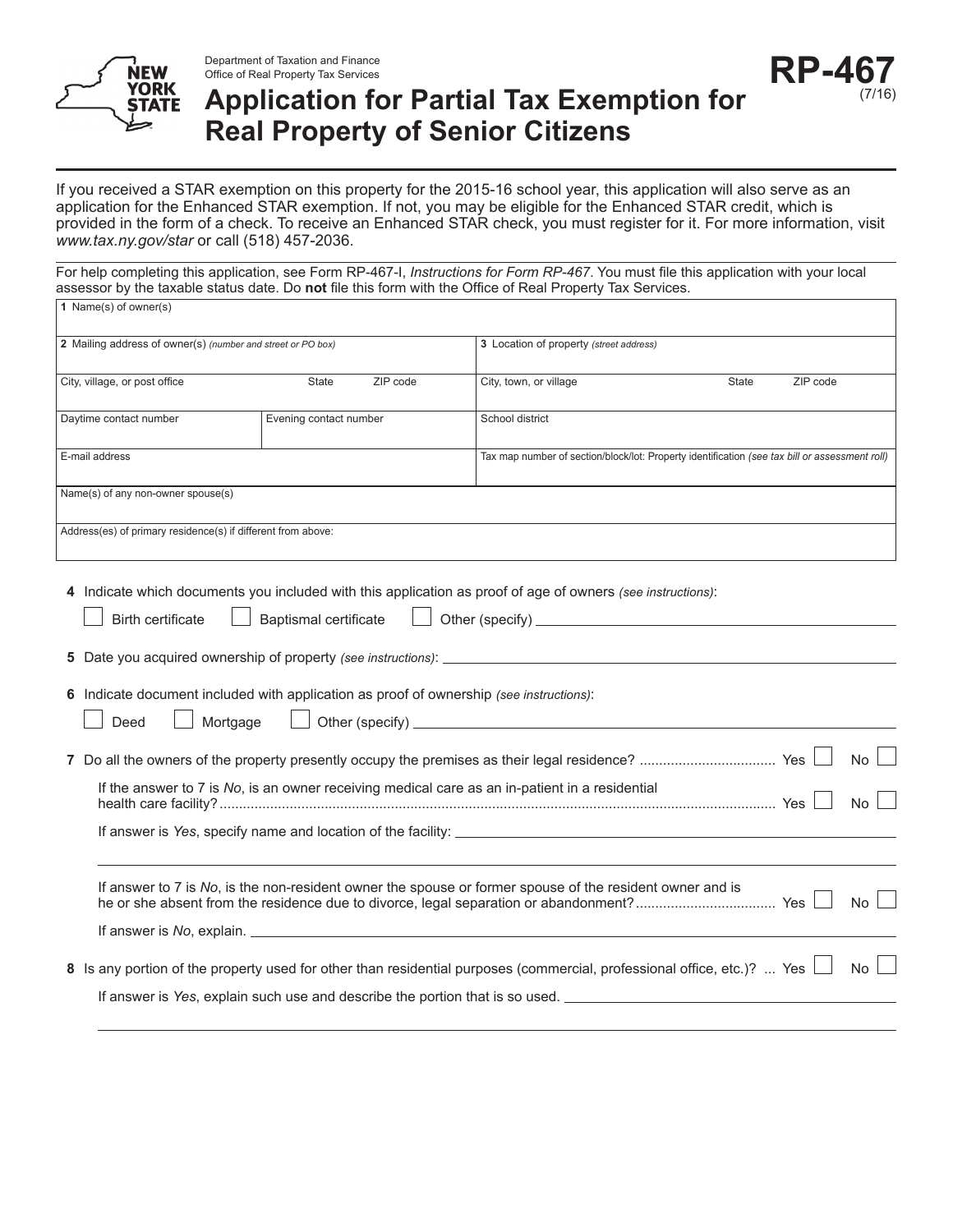#### **Page 2** of 3 **RP-467** (7/16)

**9** List the income of each owner and spouse of each owner for the calendar year immediately preceding date of application. Attach additional sheets if necessary. *(See instructions for income to be included.)*

| Name of owner(s)            | Source of income |    | <b>Amount of income</b> |
|-----------------------------|------------------|----|-------------------------|
|                             |                  |    |                         |
|                             |                  |    |                         |
|                             |                  |    |                         |
|                             |                  |    |                         |
|                             |                  |    |                         |
| 9a Total income of owner(s) |                  | 9a |                         |

| Name of spouse(s) if not owner of property | Source of income of spouse(s) |    | Amount of income of<br>spouse(s) |
|--------------------------------------------|-------------------------------|----|----------------------------------|
|                                            |                               |    |                                  |
|                                            |                               |    |                                  |
|                                            |                               |    |                                  |
|                                            |                               | 9b |                                  |
|                                            |                               | 9c |                                  |

| 10 Of the income specified in line 9c how much, if any, was used to pay for an owner's care in a                               |     |  |
|--------------------------------------------------------------------------------------------------------------------------------|-----|--|
| residential health care facility? Attach proof of amount paid: enter $\boldsymbol{0}$ if not applicable.<br>(see instructions) | 10  |  |
|                                                                                                                                | 10a |  |

#### **Local option only**

**11** If a deduction for unreimbursed medical and prescription drug expenses is authorized by any of the municipalities in which the property is located (see instructions), complete the following:

|                                                                                        | 11a             |
|----------------------------------------------------------------------------------------|-----------------|
|                                                                                        | 11 <sub>b</sub> |
| 11c Unreimbursed amount of line 11a (subtract line 11b from line 11a). Attach proof of | 11с             |
|                                                                                        |                 |

### **Local option only**

| 12 If a deduction for veteran's disability compensation is authorized by any of the municipalities<br>in which the property is located, complete the following (see instructions): |  |            |     |
|------------------------------------------------------------------------------------------------------------------------------------------------------------------------------------|--|------------|-----|
| 12a Veteran's disability compensation received (attach proof, enter 0 if not applicable)    12a                                                                                    |  |            |     |
|                                                                                                                                                                                    |  |            |     |
| If answer is Yes, attach copy of such return or returns (see instructions).                                                                                                        |  |            |     |
| 14 Does a child (or children), including those of tenants or lessees, reside on the property and attend a                                                                          |  | <b>Yes</b> | No. |
| If Yes, list name and location of school(s):                                                                                                                                       |  |            |     |
|                                                                                                                                                                                    |  |            |     |

If *Yes*, was the child (or were the children) brought into the residence in whole or in substantial part for the purpose of attending a particular school within the school district? ......................................................... Yes No